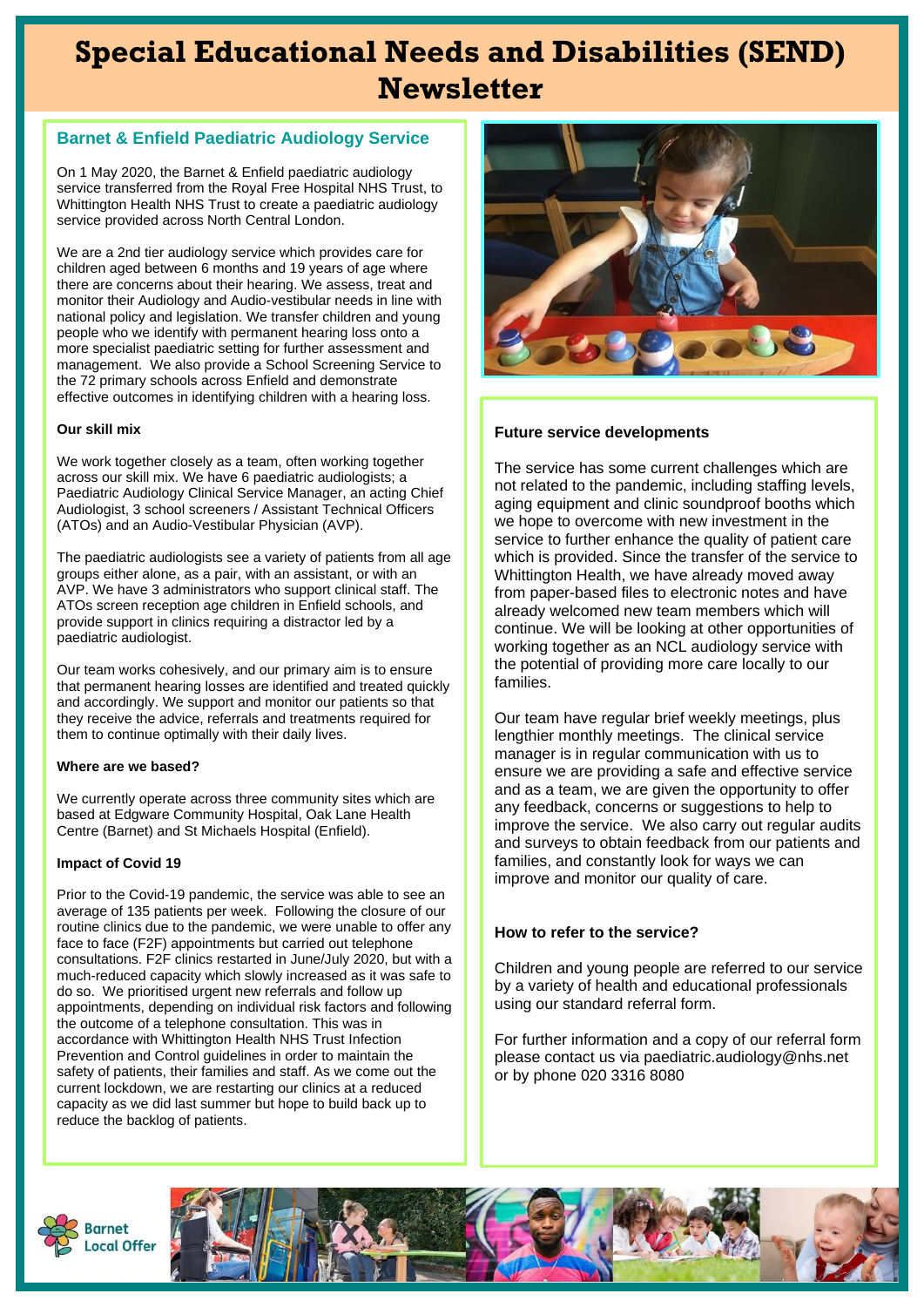## **Special Educational Needs and Disabilities (SEND) newsletter**

### **Barnet Parent Carer Forum & Barnet Health Provider/CCG Conferences – Past, Present and Future**

Barnet Parent Carer Forum and Barnet NHS Providers and Local CCG representatives collaborated in 2018 to design the start of an annual Barnet Health Conference. The aim of holding such an event is for young people, families and carers to engage with local Barnet service providers to learn about commissioned Health services and what was available across Community Services.

The Health Conference has been held each February since 2018 and is free for all delegates to attend. Registration is managed by the Barnet Parent Carer Forum Committee. Previous Barnet Health Conferences have focused on a range of topics which are reflected below. After each event, updates and presentations have been uploaded onto the Barnet Local Offer including a section on how Barnet service providers have responded to any issues raised by families at the Conference.

#### **1st Annual Health Conference (held in 2018)**

Meet your health professionals and let's start talking together about what is important for local children and young people with SEND and their families.

- A better understanding of the local health system, including recent changes and the available pathways to care and support with presentations from commissioned services.
- An opportunity to identify the key professional leads, what services offer and how to access them.
- A platform for parent carers to share their views on what is working well in local health services for their children and families and what requires improvement and a question and answer session with professionals to help improve the future of health services.

### **2nd Annual Health Conference (held in 2019)**

Changes to your local health services; where are we now? Building on the success of 2018's conference, health professionals updated on important changes and parents/carers were invited to engage in discussions to shape further progress of local Barnet health services.

- An understanding of changes to the local health system and dialogue with health professionals from CAMHS and Barnet Integrated Therapies Service.
- An update on the CAMHS transformation with details of the social, emotional and mental health needs for children and young people and their families.
- An opportunity to identify key professionals and services on offer to help improve the future of services.

### **3rd Annual Health Conference (held in 2020)**

Understanding and Supporting Children and Young People's Continuing Care and Adult's Continuing Health Care in Barnet. The profile of continuing healthcare was given a spotlight and well received by all participants.

- An understanding of the Children and Young People's Continuing Care Framework and an opportunity to meet key professional.
- Transitions for children and young people in preparation for adulthood.
- An update from Barnet Integrated Therapies Team about service developments and pathway processes.

2020-21 has been an unprecedented year for all, due to the national emergency caused by the Covid-19 global pandemic. Consequently, parents and carers and NHS health organisations have had to comply with requirements and respond to the national emergency. It is recognised that a shift of focus for parents/carers to support their children and young people under all lockdown restrictions, has impacted everyday routines for families and children, young people and hugely.

The impact of the pandemic and associated restrictions meant that this year's February 2021 event had to be postponed. However Barnet Parent Carer Forum, Barnet Health Providers/CCG remain committed to hold a 2021 Health conference and can now confirm that it will take place virtually next term. The 4th Annual Health Conference to will focus on the importance of understanding and supporting children and young people's mental health care in Barnet. Further details will be available shortly.

*Special thanks to Lisa Coffman BPCF Committee Member for her advice and contributions to this piece.*



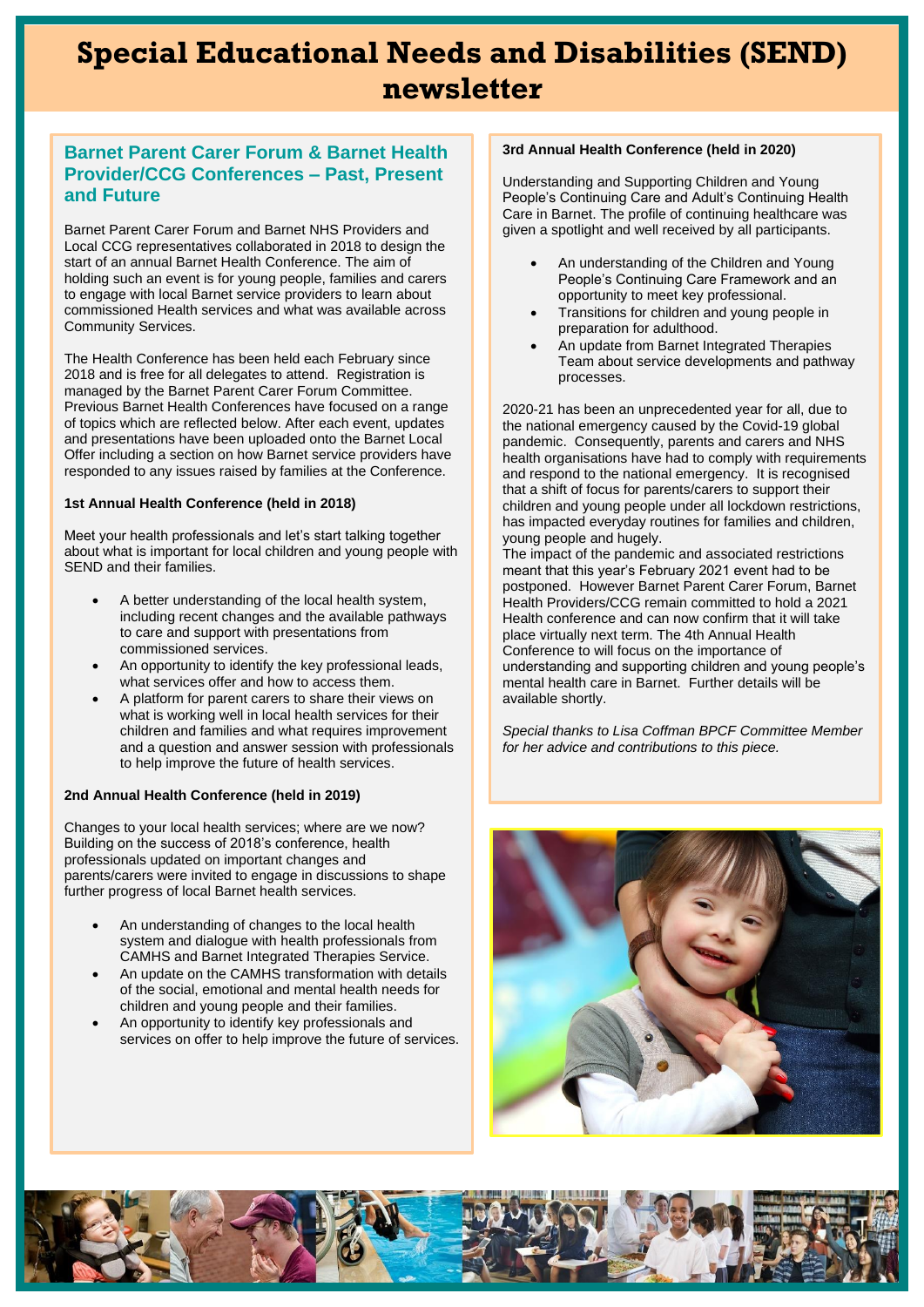# **Special Educational Needs and Disabilities (SEND) Newsletter**

### **Going virtual: Barnet Community Paediatrics Team**

Autism Diagnostic Pathway for children aged 2-7 years At the start of the pandemic in March 2020, all nonurgent face to face Community Paediatric clinics were stopped and this had a significant impact on our ability to conclude autism diagnoses. The diagnostic pathway has three main parts:

- 1. Detailed assessment by a Community Paediatrician
- 2. Review of all available evidence by expert panel
- 3. Clinic based assessment (ADOS)

A diagnosis could be concluded or excluded at any point on the pathway if there was sufficient supporting evidence. Stopping face to face clinics meant that any child waiting for the third part of the pathway (ADOS) was unable to receive a concluding diagnosis.

Since March 2020, the Barnet Community Paediatric Service has developed remote working and virtual assessments to support children and families. We have been busy considering a new way of assessing younger children (under age 7) for autism. This has been led by Royal Free London Community Paediatricians Barnet pre-school teachers and included engagement and support from the Barnet Parent Carer Forum.

PreCovid-19 we used the ADOS assessment (Autism Diagnostic Observation Schedule) to obtain evidence to enable clinicians to evaluate whether a child met the criteria for a diagnosis of autism. When this became no longer possible, we looked for alternative models of assessment. We created a team of skilled professionals to adapt a virtual model for Barnet. The team consists of a Speech and Language Therapist, Clinical Psychologist, Pre-School Teacher as well as the Community Paediatricians and administrators.The team is called: Team for the Assessment of Autism and Social Communication (TAASC) and we have developed processes and protocols to carry out virtual clinics.

### **What we do:**

With parents' consent, we gather information from various settings and people that are closely involved with the child. A member of the team makes an appointment and explains what the parent(s) need to do during the assessment and the resources (toys) they should have ready. On the day of the assessment, the family join the clinic virtually. Everyone is introduced and their roles are explained.

At least two clinicians are involved – one directs the assessment, asking the parent to guide their child through specific play-based tasks; the other observes. With parents' permission, other professionals working with the family may also observe, for training and quality purposes.

The assessment lasts about an hour. Following which, the team considers and evaluates clinical observations and considers all information gathered. The team contacts the parent(s) to discuss their child's observed strengths and areas of challenge. They agree with the family whether the child does or does not meet the criteria for a diagnosis or their child should be seen at nursery or school. A full report is written. Parental feedback is also used. These areas have been identified:

- Parents report that they prefer their child being observed in a familiar home context.
- Parents feel that there is a committed network of professionals around them.
- Clinicians gain greater understanding by observing parent-child interaction.
- Other professionals can join a remote clinic.
- Clinicians are able to give extra support in followup sessions e.g. with extended families.

Remote assessment will not work for every case e.g. due to IT issues or a child's reluctance to interact with someone on screen. We are also developing a COVID safe face- to-face assessment and will be piloting this shortly to support equal access for all. Given the advantages of virtual assessment, it is likely to be part of our standard way of assessing for autism post Lockdown restrictions lift.

We are currently working hard to clear the backlog of assessments and aim to address this by mid-summer 2021. We will continue to see new cases within three months of referral. The first step in the pathway is a Child Development Clinic assessment with a Community Paediatrician. Details of how to access this can be found [on The Local Offer.](http://www.barnetlocaloffer.org.uk/pages/home/information-and-advice/how-to-get-help/barnet-child-development-service)

We will shortly be publishing the Autism Diagnostic Pathway on the local offer. For more general information about autism please see: [www.autism.org.uk](http://www.autism.org.uk/)



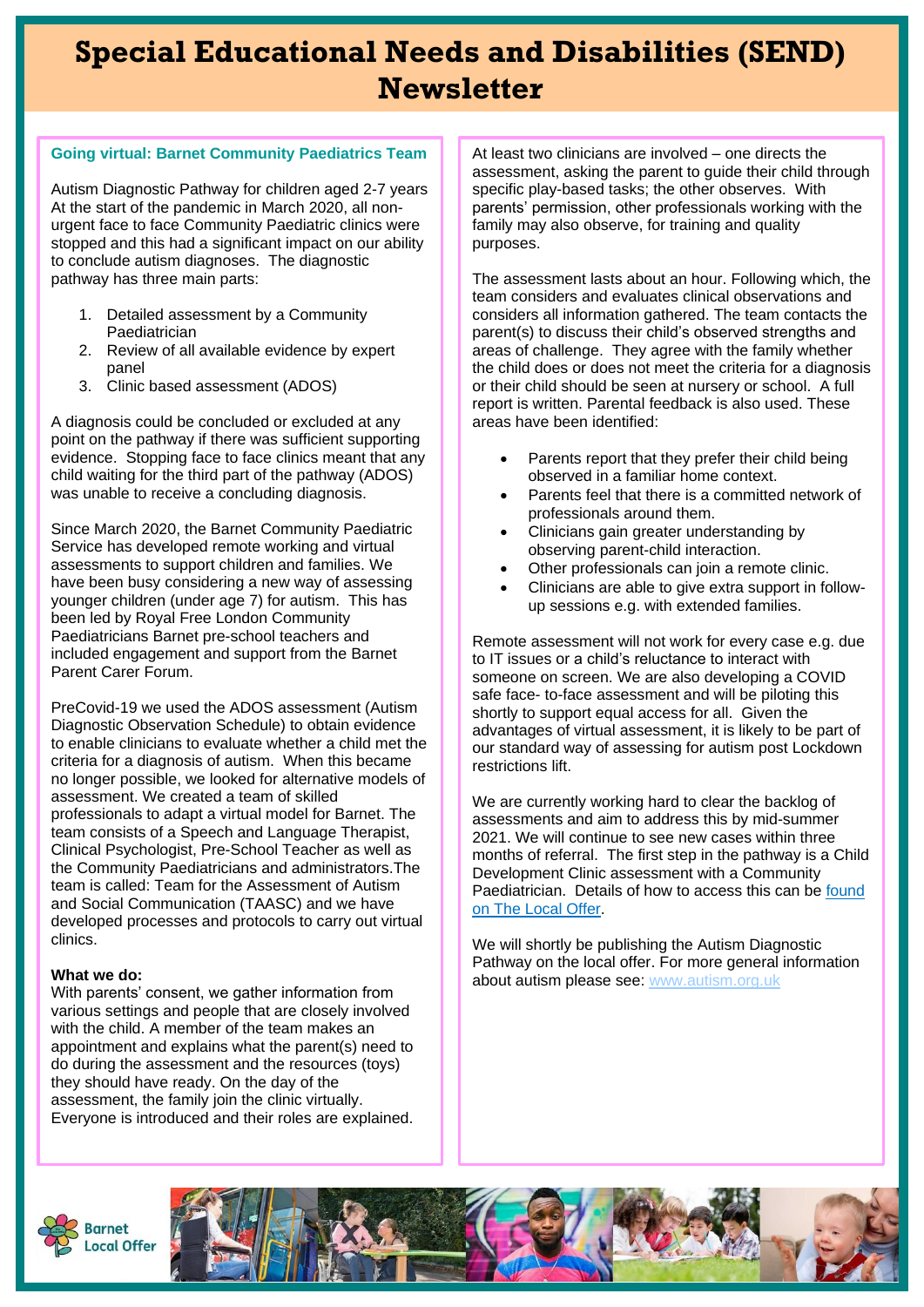# **Special Educational Needs and Disabilities (SEND) newsletter**

### **Combined Care Pathway for Children and Young people with Down syndrome**

Barnet Down Syndrome Leading Edge Group launched the [Combined Care Pathway](https://5f2fe3253cd1dfa0d089bf8b2cdb6a1dc2999fecbc372702016c.ssl.cf3.rackcdn.com/uploads/ckeditor/attachments/8203/Down_Syndrome_combined_care_pathway_final_V3_Dec_2020.pdf) for children and young people with Down syndrome In December 2020. The combined care pathway details the developmental and health needs for babies (antenatal and neonatal), children and young people with Down syndrome. It details the pathway for preschool, school age and for those transitioning to adult services and adult Pathways.

There are many factors that impinge on the life opportunities of children and young people with Down syndrome. The combined care pathway aims to deliver:

- The right people
- In the right order
- In the right place
- Doing the right thing
- In the right time
- With the right outcomes

Feedback from families has identified the need for a clarity and consistency in the care of children with Down Syndrome. The Combined Care Pathway for children and young people with Down Syndrome was developed in partnership with parents, carers, education, social care, and health professionals and those living with Down Syndrome. There has been close collaboration with families, and multidisciplinary representatives from Community Services, Barnet Hospital, Education, Therapy Services, Community Paediatricians, and the Royal Free Hospital Trust to devise this CCP that is based on national guidelines and applies to Barnet's local services and community.

It puts all the health and therapies information that is relevant for people with Down Syndrome in one place. The pathway does not replace those services that all children and adults have access to, for example, GP services, Health Visiting, School Nursing, Therapy Services, Community Health Services and Hospital Services. It seeks to clarify additional services that may need to be involved in the care of a person with Down Syndrome because of some common health difficulties experienced by some people who have Down Syndrome. The pathway also signposts education and social care services.



The pathway and accompanying document is strategically managed via the Barnet SEND Development Group and Partnership Boards and reviewed annually If there are any changes that should be made please email Dr E. Rachamim: [erachamim@nhs.net.](mailto:erachamim@nhs.net) This pathway will enable people to navigate their way through the relevant health, and integrated services to ensure no one who has Down Syndrome gets 'left behind'.

### **A little more about the Leading-Edge Group for Down Syndrome**

The Barnet Leading Edge Group for Children and Young people with Down Syndrome are a small group of parents and professionals who work to support Barnet take a strategic lead to help early years settings, schools and further education colleges and provision to improve outcomes for our children, young people and their families.

We provide training and guidance for our schools. Our guidance includes support to secondary school, teaching reading and 'What works? Supporting Children and Young people with Down syndrome in Primary and Secondary schools. Most important is supporting belonging and learning available on the [Barnet Local Offer.](https://www.barnetlocaloffer.org.uk/pages/home/information-and-advice/how-to-get-help/barnet%20leading%20edge%20groups/barnet%20down%20syndrome%20leading%20edge%20group) We welcome members so please contac[t sarah.geiger@barnet.gov.uk](mailto:sarah.geiger@barnet.gov.uk) if you would like more information.

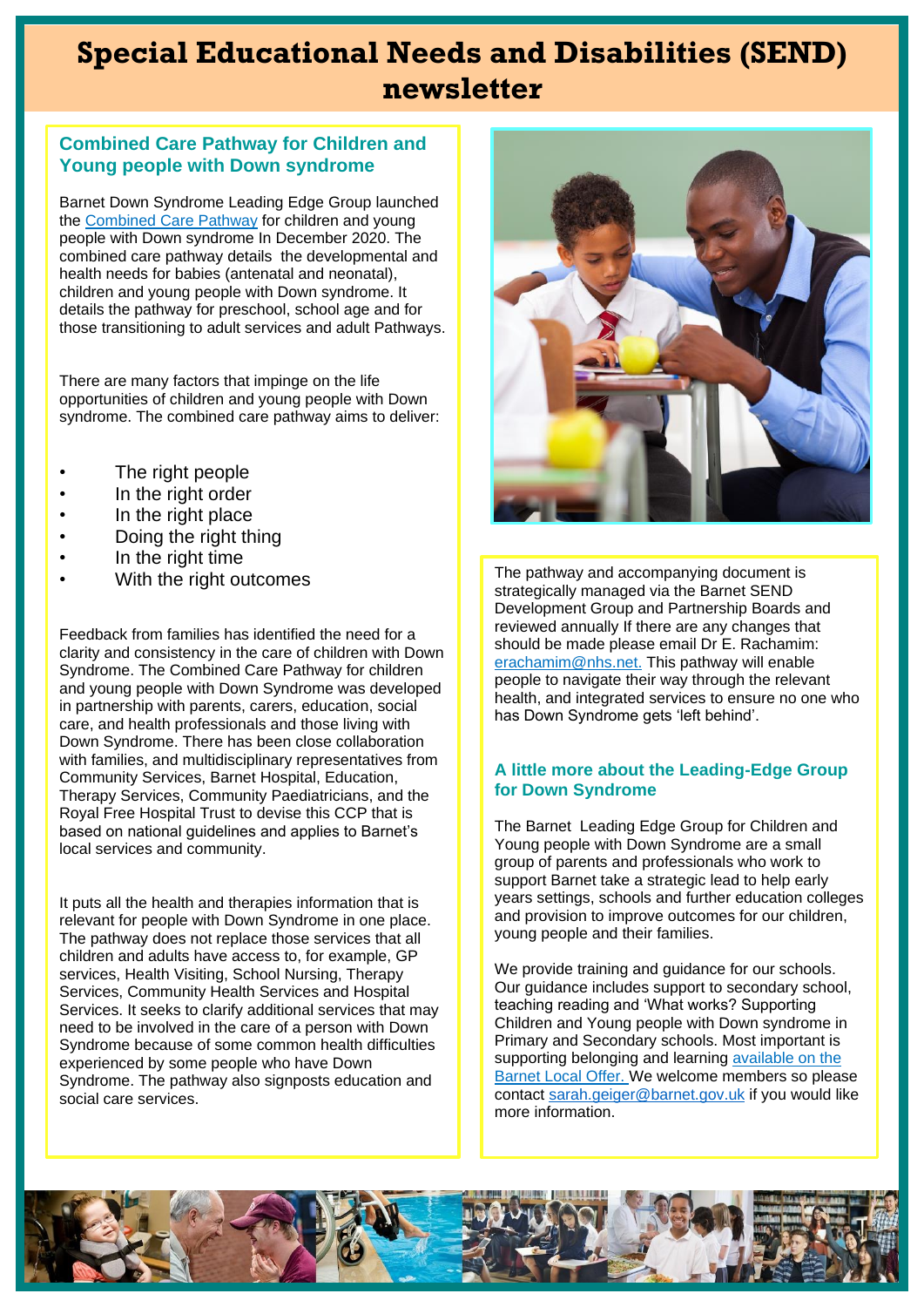# **Special Educational Needs and Disabilities (SEND) Newsletter**

#### **Barnados BOLOH Helpline**

Barnados launched BOLOH in Autumn 2020 - a specialist helpline for Black, Asian & Minority Families to support communities during lockdown and beyond. BOLOH is a word used in many languages from the Indian sub-continent and it means "speak" or invited to speak.

The first of its kind in the UK, the helpline

[https://helpline.barnardos.org.uk ], offers support, and a live Webchat facility for COVID-19 helpline for those aged 11 years upwards, with access for all in communities struggling to manage a range of issues.

Contact can be made to speak to a trained professional about concerns, worries, problems and stresses. Emotional support can be provided, together with practical advice and signposting to other organisations who can provide further help.

Professionals can also contact the BOLOH helpline us to discuss how to support a child or young person and family they are working with.

The BOLOH helpline is available Monday -Fridays, from 10am-8pm, and at weekends on Saturdays and Sundays 10am-3pm. The number is: 0800 1512605

Attached are key e-posters about the BOLOH Helpline that provides advice and support to children, young people and families. For completeness, these details have been directly shared with the Barnet Parent-Carer Forum, to Barnet Schools /SENCOs, all Barnet NHS Providers and GPs across the Borough.

#### **Barnet Local Offer**

Looking after children and young people's emotional wellbeing and mental health – a dedicated space on the local offer.

We are excited to share that we are developing an area on our Barnet Local Offer that will be a dedicated space for thinking about emotional wellbeing and mental health. This area will share valuable information to support the wellbeing of our children and young people, and their families. There will be resources from useful articles and websites as well as what research and guidance tells us.

There will also be resources shared around what can be done when wellbeing and mental health are becoming an area of concern; what to do and where to get help. This will include information about available local services and how to access them.

It is hoped this dedicated space will be a helpful resource for all those who care for and support children and young people whether that be parents/carers, staff in educational settings or beyond. It is also hoped that for those young people who are wanting to find out information for themselves, this will be a useful place where they can start.

We plan to launch this in the summer term so do look out for further information on our [Local Offer website.](https://www.barnetlocaloffer.org.uk/)



arnet ocal Offer